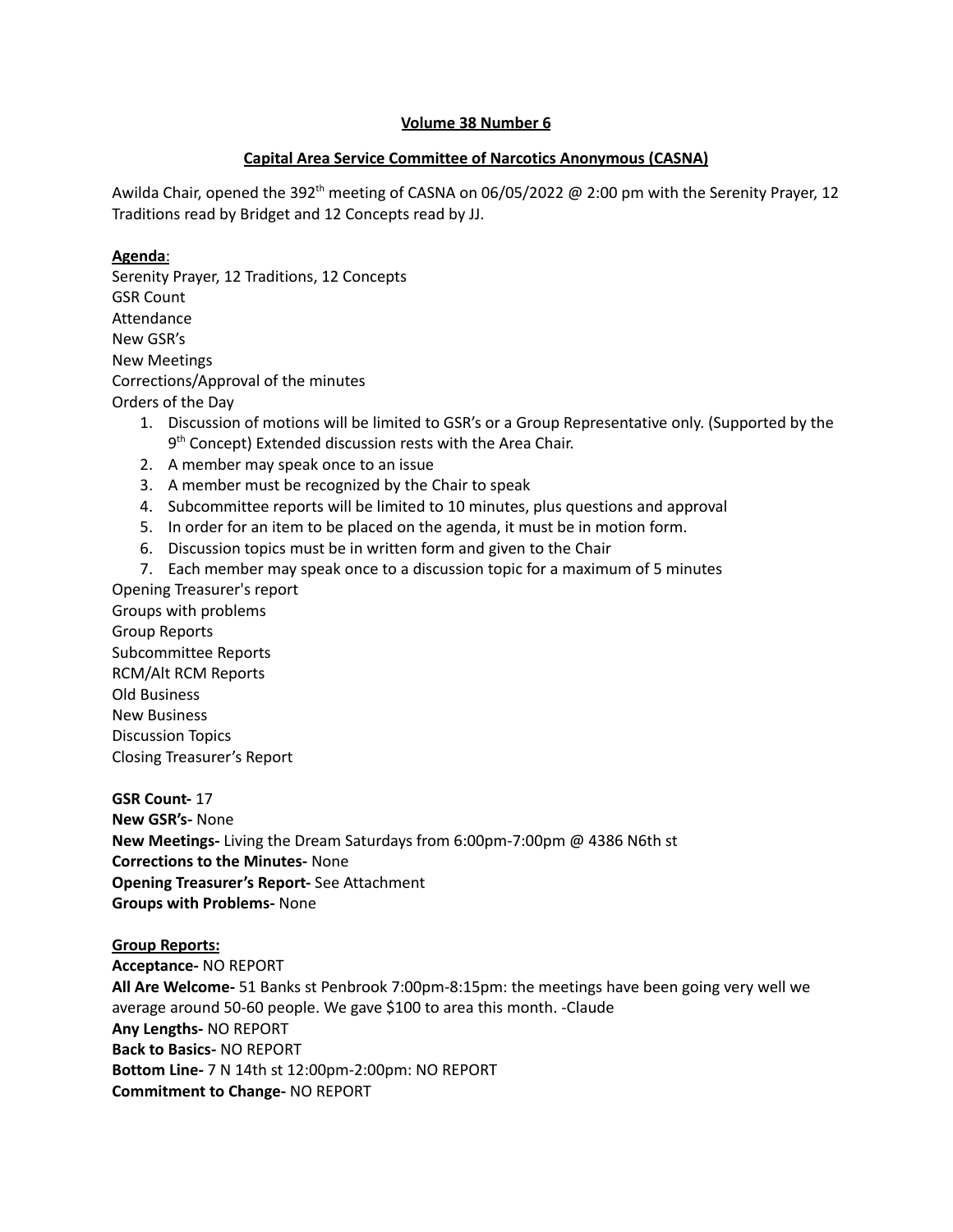**Clean and Free-** 118 State st hbg 17101 12:00pm-2:00pm: NO REPORT

**Cut & Dry-** NO REPORT

**Desire to Grow-** JFT 7:30pm-8:30pm: NO REPORT

**Exodus to Genesis-** 5th & Camp st 6:00pm- 7:30pm: meeting is doing well (steady). Attendance is 15-20 members. Rent is paid, Supplies are stocked. Prudent reserve is \$25, equal to rent.- Khadijah.

**Keeping the Hope Alive-** JFT Sunday 7:30pm-8:30pm:

**H.A.N.A-** 6th & Forester st 6:30pm-8:00pm: Our homegroup is going ok. All of our positions are filled. We just had a homegroup member celebrate an anniversary. The message of recovery is being spread. Thanks for letting me serve.- Chris P.

**Honesty-** JFT 7:30pm at JFT: NO REPORT

**Hope is Alive-** NO REPORT

**H.O.W-** New Life Community 7:00pm Thursdays:NO REPORT

**Journey Continues-** NO REPORT

**Just for Today-** 14th & Market st 12:00pm-2:00pm Sunday: meeting going well. No problems. - Clifton T. **Just for Tonight-** 300 Market st Lemoyne Saturday 8:00pm- 9:00pm: The group is doing well. Just some concerns about new meeting place for area.- John A

**Linglestown Meeting-** NO REPORT

**Lunch Bunch-** 12:00pm-1:00pm: We meet on Mon, Wed, Fri, Sat in person 12pm.

**Message of Hope-** 4685 MT Zion Dr Enola PA, 17025 Friday 8:00pm to 9:00pm: Attendance has been up. 7th tradition remains adequate (low). We will be moving to the new location as of 6/5/22 (4685 MT Zion Dr Enola PA, 17025.- Chris T.

**New Life Group-** NO REPORT

**Non-Conformist-** NO REPORT

**Noon-day Serenity-** NO REPORT

**Nothing to Fear-** Grace United Methodist Church 216 S Market St, Mechanicsburg 7:30pm-8:30pm Monday & Thursday: Our group is doing well. We are stable with both HG member participation and meeting attendance. The HG is currently in the planning stages of putting on an event. We are considering a game night and a bonfire meeting but we're still working out all the details. Flyers will be brought to area once details are finalized. The doors are open and the message is being carried. We are always open to new members tho, so come visit us!-Rachelle W.

### **ODOP-**NO REPORT

**Only Hams are Cured-** 6th and Forester Saturday 7:00pm: we are having a good turnout every saturday. We are able to meet our expenses. We are working together very well. -Marlin J.

**On Life's Terms-**NO REPORT

**Only the Desire-**NO REPORT

**Saturday at Swatara-**NO REPORT

**Share & Care-**NO REPORT

**Step and Tradition-**NO REPORT

**Steps to Freedom-** NO REPORT

**The Gathering Place-** 4th & Reno st New Cumberland 6:00pm-7:00pm: We are welcoming parents and their children. We have a Nursery the children can play in. All we ask is to share in the rotation of sitting in on them children and meeting. We still like to have more support.- Ameenah A.

**Twisted Sister-** NO REPORT

**Value of Life-** Mechanicsburg 6:00pm Sunday: Meeting is going well averaging 10-15 people. We are meeting at simpson park for the summer months.- Eric O.

**We do Recover-** NO REPORT

**We do Recover Millersburg-** NO REPORT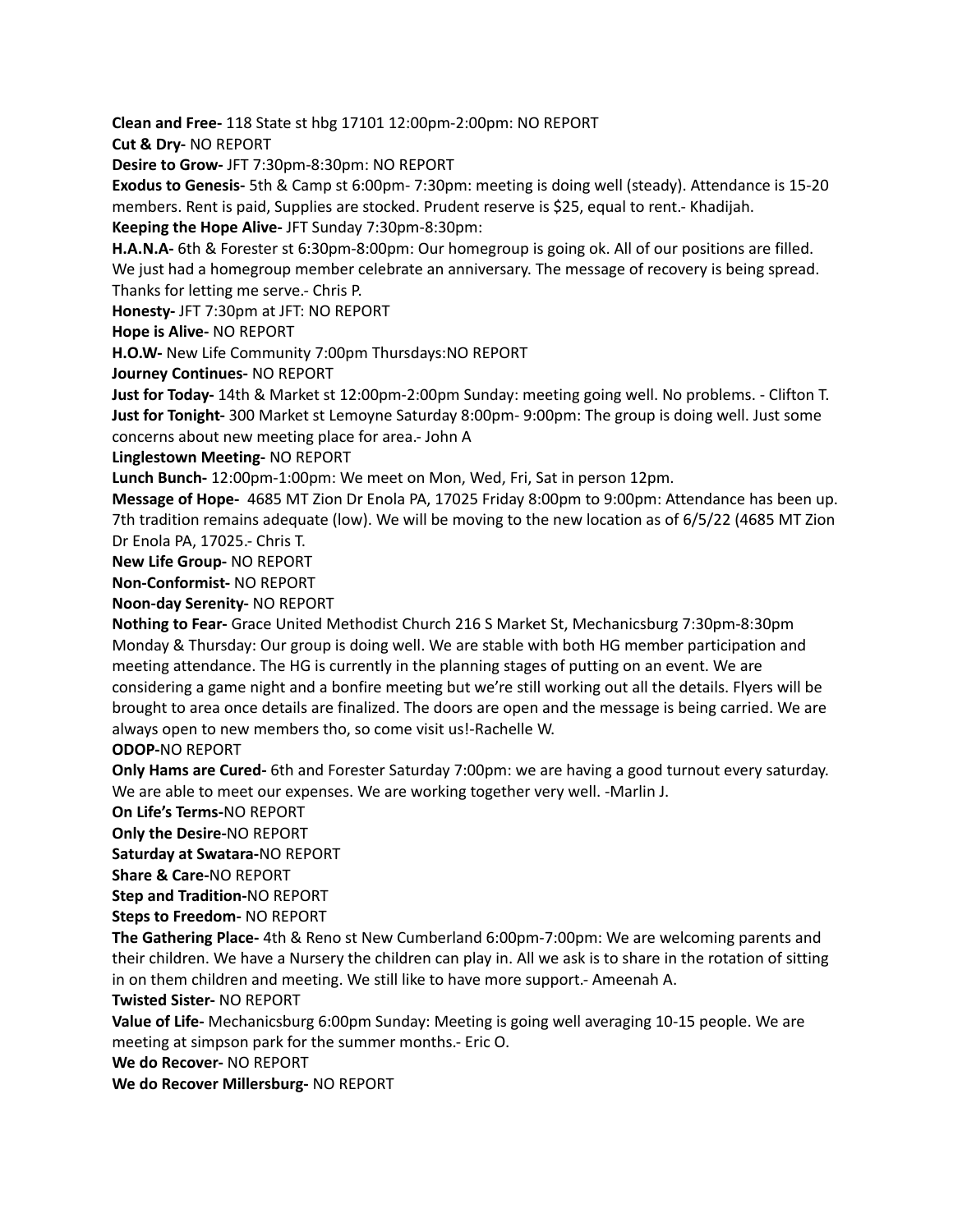### **SUB-COMMITTEE REPORTS**

**AD-HOC-** NO REPORT

**Audit-** NO REPORT

**Unity-** The speaker jam/ talent show went well. We had a lot of participation and everybody enjoyed themselves. Our next event is a speaker jam/dance will be on the 18th of June. Flyers will be out by end of the week. We are requesting \$99 for our next event. - Rochell K.

### **Unity Treasurer's Report-** SEE ATTACHMENT

**Literature-** Intake \$911.75. \$181.50 check and 743.00 cash, \$99 reserve. January 1st, 2023 12% increase in books and medallions. 60th anniversary white book is \$15. New book spiritual principle a day will start printing in 6 months. Ip 25 self support, principle, and practice is no longer available in english.- Caitlyn C **Policy-** NO REPORT

**Public Relations-** Our area website domain (casna.info) was switched to a new platform. It was GoDaddy now it is NameCheap. This move will save area \$1o a year but more importantly, it includes the SSL certificate to add security to our website. PR has been asked to attend a recovery event for a local rehabilitation center's 25 Anniversary event. Crystal and Boo have volunteered to attend event since I am not able to represent PR at this specific event. The date is Thursday, June 23rd.-Rachelle W

**RCM-** Nominations and elections for Regional positions **Regional Secretary, Regional Vice Treasurer, Regiional Delegate ALT, Regional PR Chair, Regional H&I Chair, Regional web Vice Chair, Insurance Liaison ALT-** No nominations. Take back to homegroups. Regional Policy Vice Chair elected: Josh G. Old Business- These Basic Texts are to be distributed to the Areas. Nancy U (Board Member of ECCNA) explained the importance of having said books here to distributed. These are to be used strictly for H&I presentations that are being presented in prison or jails. The books were supposed to be distributed today.Approx. 6 cases. However, they were not brought as the RD & RDA were not physically in attendance. Joe M. (Vice Chair) volunteers to obtain said Basic Texts and bring them to the next regional service meeting for distribution. If you would like information about getting involved with MARLCNA or doing Step Work with inmates see attachments.- Eric M.

**Hospitals & Institutions-** Meeting opened @ 2pm by Cris T moment of silence followed by serenity prayer. New member: Megan. Literature- monthly allowance plus \$99 more requested the month prior. New Business: Traditions does not have to be read per policy vote unanimously to leave to the discretion of panel leader. All facilities are going okay. Coverage is okay. We are still reaching out to CCP and DCP. Vice CHair position opened up. We voted Bridgette into position. Agreed to wave 3 consecutive H&I meetings for them to vote in as panel leaders due to needing help. -Chris T

**Marathon-** NO REPORT

**Marathon Treasurer-** NO REPORT

### **OLD BUSINESS-**

0322-01- literature is asking that area provides \$99 cash to begin a petty cash fund and will be maintained monthly with literature funds. Update policy to remove 1992 checking account Intent: to hold a prudent reserve for literature- Sonia

(Motion called out of order)

0422-02- Motion for area to vote in the Unity committees Treasure and Vice Treasure.

Intent: Position holds large amounts of money, area body would like to vote servant into that position. -Candice M

(Motion called out of order)

### **\*POLICY MOTION\***

0422-01- to remove section 3 of Public Relations guidelines from CASNA policy 2022 that is highlighted on page 25.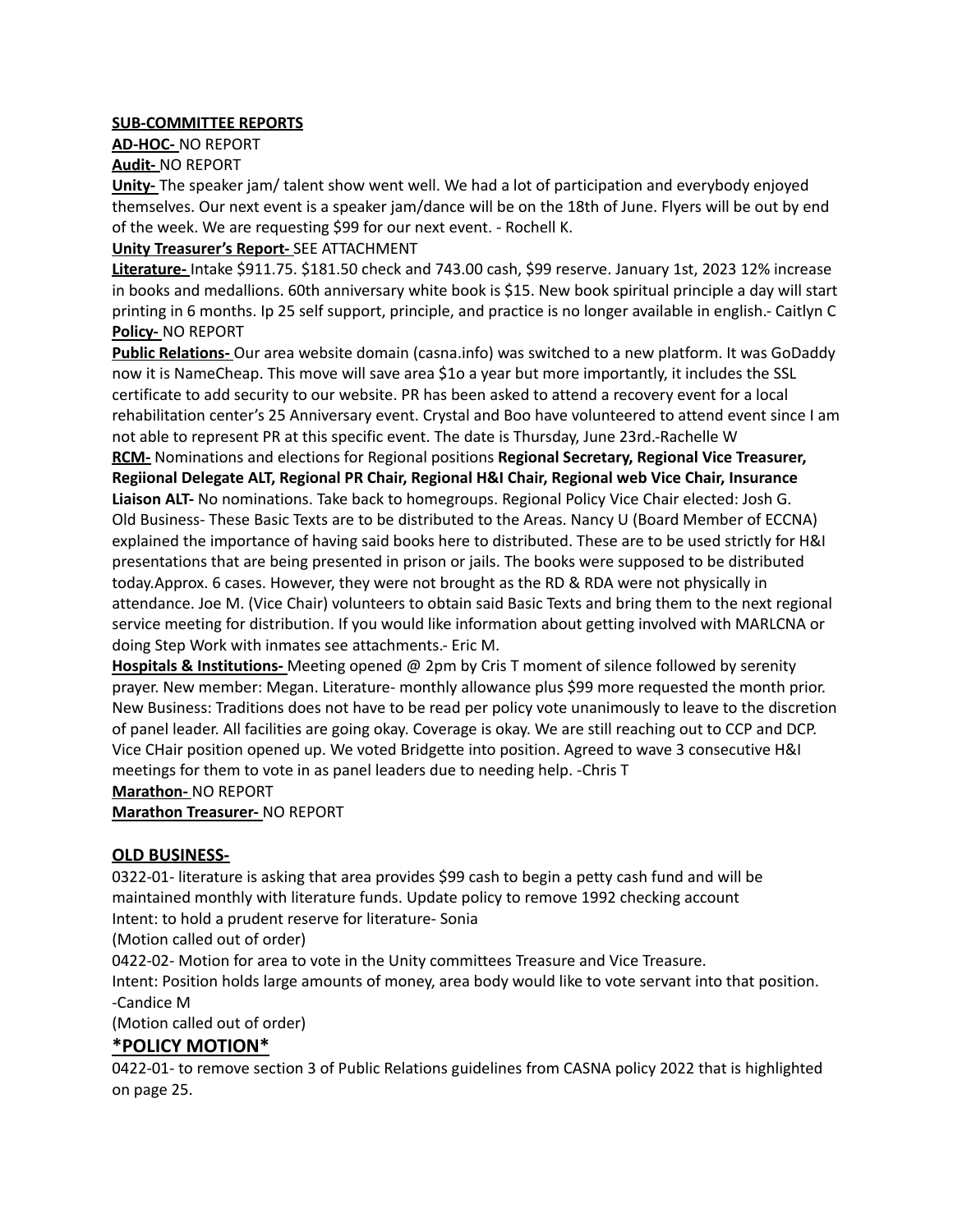Intent: the section references a 'helpline' position that does not currently exist and is unnamed as of the precious years CASNA policy. Written by- Brian W. 2nd by John A.

(Voted on in July)

### **NEW BUSINESS-**

### **\*HOUSE KEEPING MOTION\***

0622-01- H&I is requesting \$99 for additional LIT orders. - Chris T. (Motion Passed) 06222-01- Unity committee is requesting \$99 from Area for next event.- Rochell K. (Motion Passed

### **DISCUSSION TOPICS-**

- 1. Area body has requested an audit be done. It was also discussed that we hold off on spending until Audit is complete and we know exactly how much money we are working with.
- 2. Another member suggested that extra money that is not being sent to Region should be accessible to any committee who needs it.

### **FINAL TREASURER REPORT-** SEE ATTACHMENT

**OPEN POSITIONS-** Public Relations Vice Chair, Marathon Chair, Marathon Vice Chair **NOTES-**NONE

| ***POSITIONS***        | Jan | Feb          | Mar | Apr | May         | June         | July | Aug | Sept | Oct | <b>Nov</b> | <b>Dec</b> |
|------------------------|-----|--------------|-----|-----|-------------|--------------|------|-----|------|-----|------------|------------|
| Area Chair             | P   | P            | P   | P   | P           | Α            |      |     |      |     |            |            |
| Area Vice Chair        | P   | $\mathsf{P}$ | A   | A   | P           | $\mathsf{P}$ |      |     |      |     |            |            |
| Secretary              | Α   | ${\sf P}$    | P   | P   | P           | P            |      |     |      |     |            |            |
| <b>Vice Secretary</b>  | P   | Α            | P   | O   | O           | $\mathsf{O}$ |      |     |      |     |            |            |
| Treasurer              | P   | Α            | P   | P   | P           | $\mathsf{P}$ |      |     |      |     |            |            |
| <b>Vice Treasurer</b>  | P   | Α            | P   | P   | A           | ${\sf P}$    |      |     |      |     |            |            |
| Unity Chair            | A   | P            | P   | P   | P           | P            |      |     |      |     |            |            |
| Unity Vice Chair       | P   | ${\sf P}$    | P   | P   | $\mathsf O$ | Α            |      |     |      |     |            |            |
| <b>Unity Treasurer</b> | Α   | ${\sf P}$    | P   | P   | A           | $\circ$      |      |     |      |     |            |            |
| Unity Vice Treasurer   | A   | Α            | P   | O   | O           | $\circ$      |      |     |      |     |            |            |
| <b>RCM</b>             | P   | P            | P   | P   | P           | $\mathsf{P}$ |      |     |      |     |            |            |
| Alt. RCM               | P   | Α            | A   | P   | P           | ${\sf P}$    |      |     |      |     |            |            |
| H&I Chair              | Α   | $\sf P$      | P   | P   | P           | $\mathsf{P}$ |      |     |      |     |            |            |
| H&I Vice Chair         | P   | ${\sf P}$    | P   | P   | P           | O            |      |     |      |     |            |            |
| PR Chair               | O   | O            | A   | P   | P           | ${\sf P}$    |      |     |      |     |            |            |
| PR Vice Chair          | O   | O            | O   | O   | O           | O            |      |     |      |     |            |            |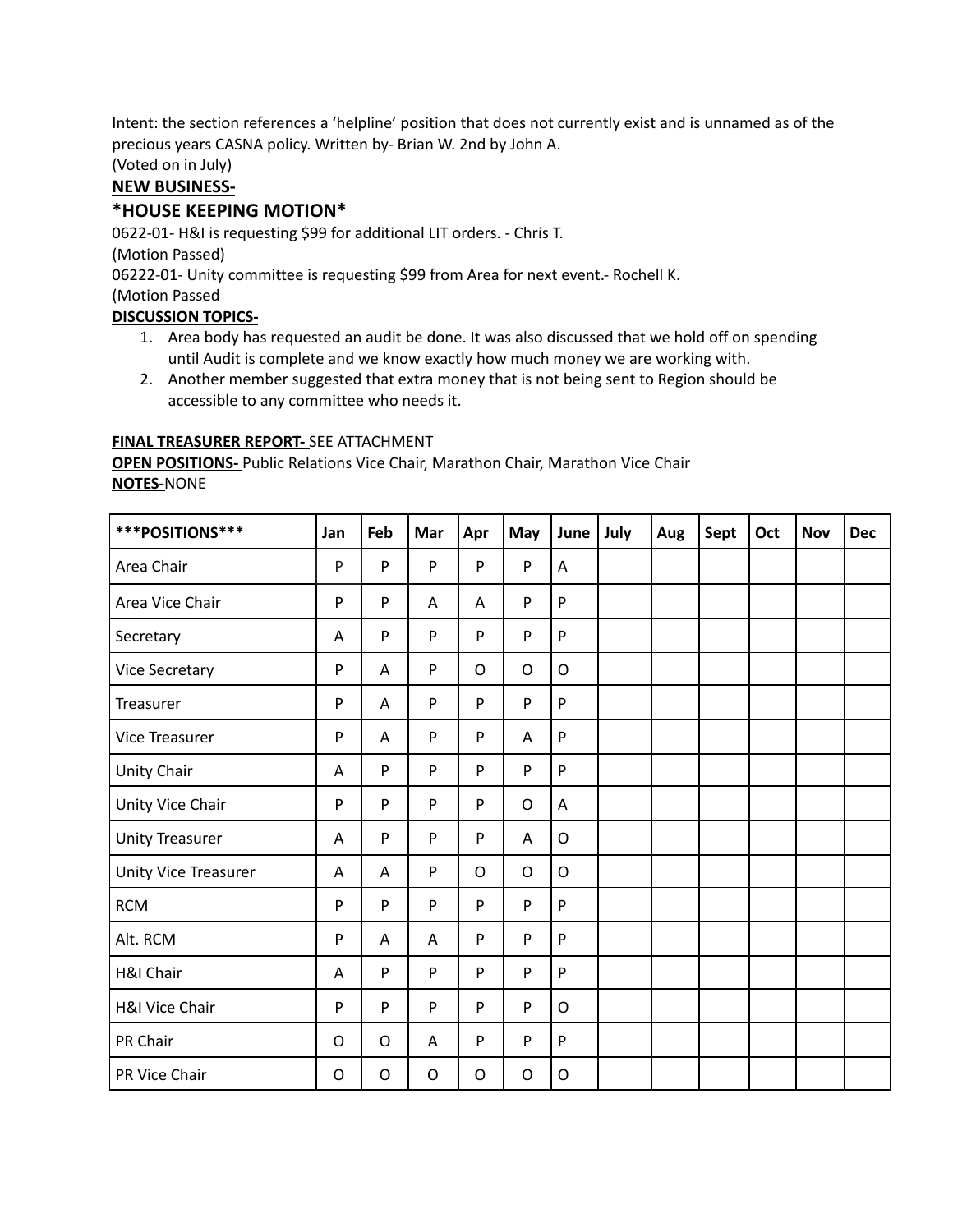| Literature Chair         | ${\sf P}$ | P           | P                         | P       | P           | A                         |  |  |  |
|--------------------------|-----------|-------------|---------------------------|---------|-------------|---------------------------|--|--|--|
| Literature Vice Chair    | ${\sf P}$ | P           | Α                         | Α       | $\circ$     | ${\sf P}$                 |  |  |  |
| Policy Chair             | ${\sf P}$ | P           | P                         | P       | P           | $\mathsf{P}$              |  |  |  |
| Policy Vice Chair        | ${\sf P}$ | Α           | Α                         | P       | P           | A                         |  |  |  |
| Marathon Chair           | Α         | Α           | Α                         | P       | Α           | $\mathsf O$               |  |  |  |
| Marathon Vice Chair      | A         | Α           | Α                         | $\circ$ | $\mathsf O$ | $\mathsf O$               |  |  |  |
| *****GROUPS*****         |           |             |                           |         |             |                           |  |  |  |
| Acceptance               | ${\sf P}$ | A           | A                         | A       | P           | P                         |  |  |  |
| All Are Welcome          | Α         | P           | ${\sf P}$                 | Α       | P           | ${\sf P}$                 |  |  |  |
| Any Lengths              | Α         | Α           | Α                         | Α       | Α           | A                         |  |  |  |
| <b>Bottom Line</b>       | P         | P           | ${\sf P}$                 | P       | P           | ${\sf P}$                 |  |  |  |
| Clean and Free           | Α         | P           | ${\sf P}$                 | P       | P           | $\mathsf{P}$              |  |  |  |
| Commitment to Change     | A         | P           | Α                         | P       | Α           | A                         |  |  |  |
| Cut & Dry                | Α         | P           | ${\sf P}$                 | Α       | P           | Α                         |  |  |  |
| Desire to Grow           | P         | Α           | Α                         | P       | P           | ${\sf P}$                 |  |  |  |
| <b>Exodus to Genesis</b> | ${\sf P}$ | Α           | Α                         | P       | P           | $\mathsf{P}$              |  |  |  |
| Keeping the Hope Alive   | Α         | P           | ${\sf P}$                 | Α       | P           | A                         |  |  |  |
| <b>H.A.N.A.</b>          | ${\sf P}$ | P           | ${\sf P}$                 | P       | A           | $\mathsf{P}$              |  |  |  |
| Honesty                  | Α         | Α           | ${\sf P}$                 | P       | Α           | A                         |  |  |  |
| H.O.W.                   | P         | Α           | A                         | P       | P           | A                         |  |  |  |
| Journey Continues        | A         | $\mathsf A$ | A                         | A       | A           | $\boldsymbol{\mathsf{A}}$ |  |  |  |
| Just for Today           | Α         | P           | P                         | A       | P           | P                         |  |  |  |
| Just for Tonight         | ${\sf P}$ | P           | $\mathsf{P}$              | P       | P           | $\mathsf{P}$              |  |  |  |
| Linglestown Meeting      | Α         | A           | Α                         | Α       | Α           | $\mathsf A$               |  |  |  |
| Lunch Bunch              | Α         | A           | A                         | P       | P           | $\mathsf{P}$              |  |  |  |
| Message of Hope          | ${\sf P}$ | P           | A                         | P       | P           | $\mathsf{P}$              |  |  |  |
| New Life Group           | Α         | Α           | $\boldsymbol{\mathsf{A}}$ | A       | A           | A                         |  |  |  |
| Non-Conformists          | Α         | A           | A                         | A       | Α           | A                         |  |  |  |
| Nothing to Fear          | P         | P           | ${\sf P}$                 | P       | ${\sf P}$   | $\boldsymbol{\mathsf{P}}$ |  |  |  |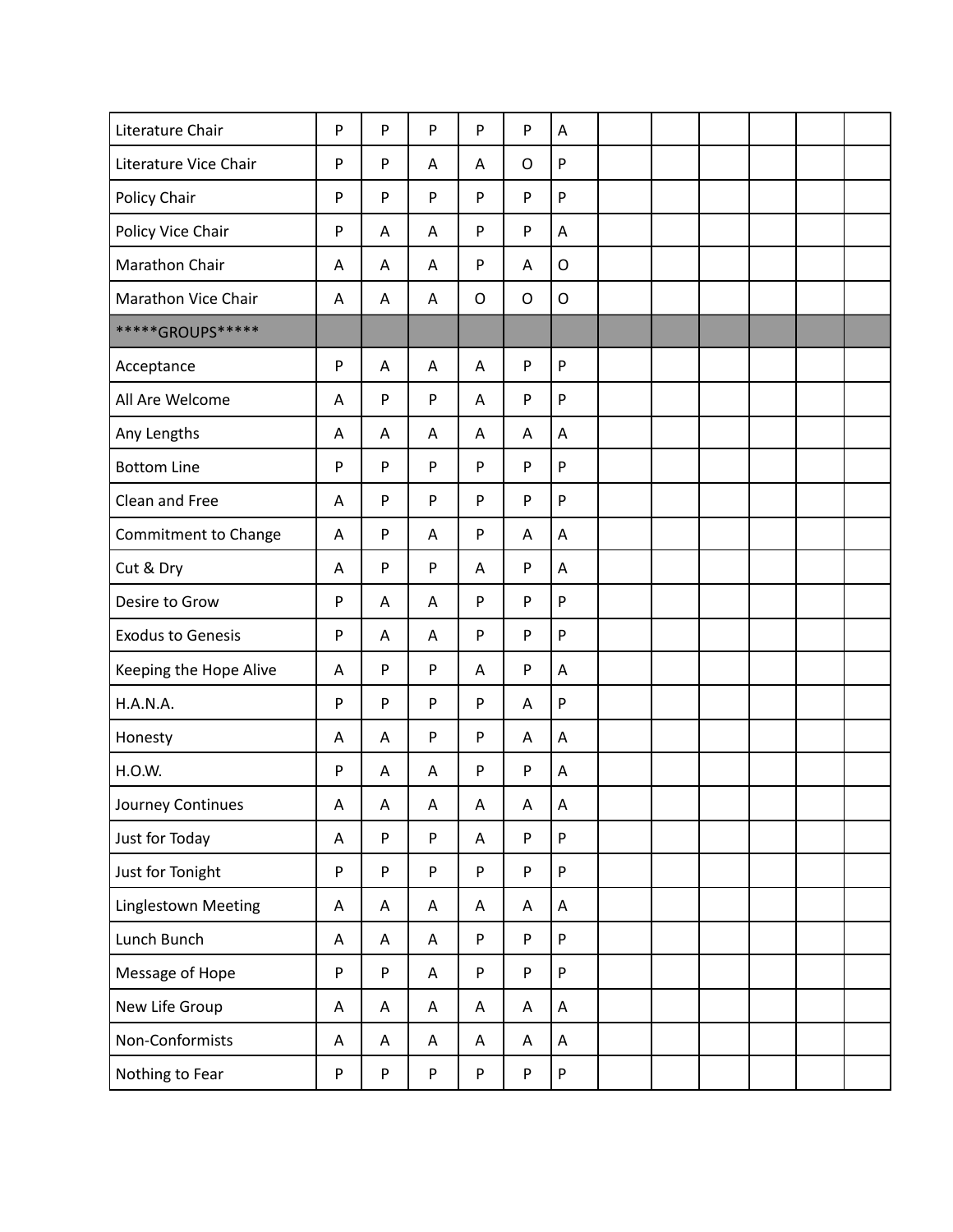| ODOP                       | A | P | P | P | Α | P         |  |  |  |
|----------------------------|---|---|---|---|---|-----------|--|--|--|
| Only Hams' Are Cured       | P | A | P | P | P | P         |  |  |  |
| On Life's Terms            | A | Α | A | Α | A | Α         |  |  |  |
| Only the Desire            | A | P | A | A | A | Α         |  |  |  |
| Saturday at Swatara        | A | Α | A | A | A | A         |  |  |  |
| Share & Care               | P | Α | P | P | P | A         |  |  |  |
| Step and Tradition         | A | Α | A | A | A | Α         |  |  |  |
| Steps to Freedom           | P | Α | P | Α | A | P         |  |  |  |
| The Gathering Place        | P | Α | P | P | Α | ${\sf P}$ |  |  |  |
| <b>Twisted Sister</b>      | P | P | P | P | P | P         |  |  |  |
| Value of Life              | P | P | P | Α | P | Α         |  |  |  |
| We Do Recover              | A | Α | A | A | A | A         |  |  |  |
| We Do Recover- Millersburg | Α | A | P | A | Α | Α         |  |  |  |

**LEGEND: P- Present A – Absent O - Open**

### **NEXT AREA SERVICE WILL BE HELD ON 07/10/2022 at Bethany AME Church 914 S 21st street Harrisburg PA, 17104**

### **SUBCOMMITTEES WILL MEET AT 1:00 PM, AND AREA STARTS AT 2:00 PM.**

**In Loving Service, Candice M.**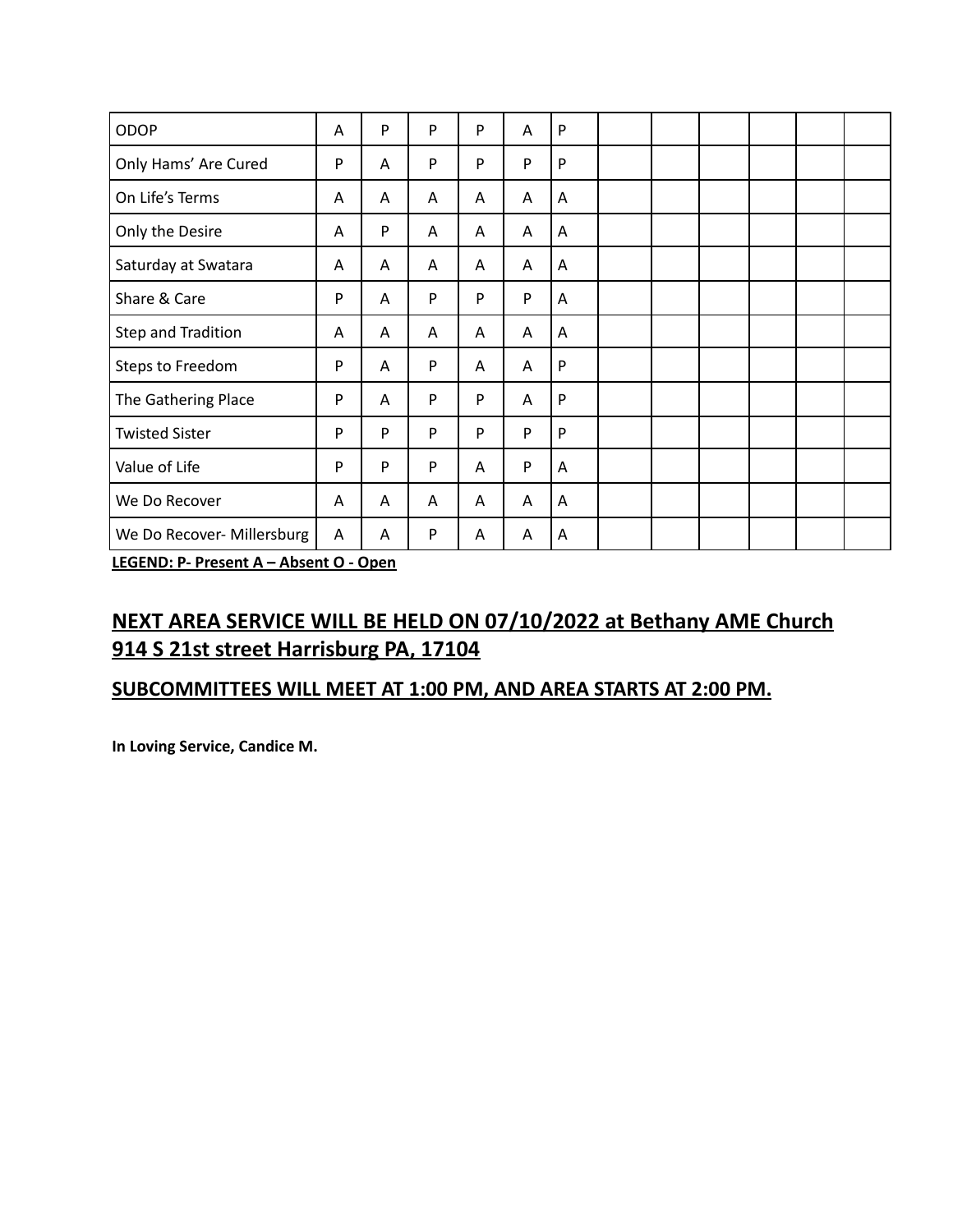| JUNE 2022                           | Ck#                        | <b>Group Donations</b>       |        | Rcpt # Ck # |  |  |
|-------------------------------------|----------------------------|------------------------------|--------|-------------|--|--|
| <b>Opening Balance</b>              | 52,712.90                  | <b>Acceptance Group</b>      |        |             |  |  |
| <b>Less Prudent Reserve</b>         | \$1,500.00                 | All Are Welcome              |        |             |  |  |
| <b>Working Balance</b>              | \$1,312.90                 | Any Lengths                  |        |             |  |  |
| <b>INCOME</b>                       |                            | <b>Bottom Line Group</b>     |        |             |  |  |
| <b>Group Donations</b>              |                            | Clean And Free               |        |             |  |  |
| Literature Income                   | 242.26<br>911.75           | Commitment To Change         |        |             |  |  |
| T-shirt match                       | 2500 5417                  | Cut & Dry                    |        |             |  |  |
|                                     |                            | Desire To Grow               |        |             |  |  |
|                                     |                            | Keeping The Hope Alive       |        |             |  |  |
|                                     |                            | <b>HANA</b>                  |        |             |  |  |
|                                     |                            | <b>Honest Group</b>          |        |             |  |  |
| <b>TOTAL INCOME</b>                 | 1179.01                    |                              |        |             |  |  |
|                                     |                            | H.O.W. Group                 |        |             |  |  |
| <b>EXPENSES</b>                     |                            | LIFE OR DEATH                |        |             |  |  |
| Answer First Reagance               | $41.85$ AUTO               | <b>Just For Today</b>        |        |             |  |  |
| Verizon Plazeline                   | 40,97 auto                 | <b>Just For Tonight</b>      |        |             |  |  |
| Dex Media markiling                 | $10.00$ puts               | <b>Linglestown Meeting</b>   |        |             |  |  |
| Area Rent                           | $75.00$ $3339$             | Lunch Bunch                  |        |             |  |  |
| Meeting List                        | 194.525340                 | Message Of Hope              |        |             |  |  |
| See Runting                         | $3.50$ cash                | New Life Group               |        |             |  |  |
| H+I Stucture                        | 81.505341                  | Non-Conformists              |        |             |  |  |
| literaturesyp NAWS                  | 737.803338                 |                              |        |             |  |  |
| Unity                               | 99.00 CASA                 | Nothing To Fear              |        |             |  |  |
|                                     |                            | ODOP                         |        |             |  |  |
|                                     |                            | Only Hams' Are Cured         |        |             |  |  |
|                                     | 384.14                     | On Life's Terms              |        |             |  |  |
| <b>TOTAL EXPENSES</b>               | 1285.14                    | Only The Desire              |        |             |  |  |
|                                     |                            | Saturday At Swatara          |        |             |  |  |
|                                     |                            | Share & Care                 |        |             |  |  |
| Working Balance                     |                            | <b>Step And Tradition</b>    |        |             |  |  |
| <b>PLUS Prudent reserve</b>         | $$1,007.77$<br>$$1,500.00$ | <b>Steps To Freedom</b>      |        |             |  |  |
| <b>Ending Balance</b>               | \$2,507.72                 | The Gathering Place          |        |             |  |  |
|                                     |                            | <b>Twisted Sister</b>        |        |             |  |  |
| Less Reserve to T-Shirts \$250.00   |                            |                              |        |             |  |  |
| Balance Available to use \$2,257.77 |                            | Value Of Life                |        |             |  |  |
|                                     |                            | We Do Recover<br>HBS         |        |             |  |  |
|                                     |                            | We DO RECOVER NAG            |        |             |  |  |
|                                     |                            |                              |        |             |  |  |
|                                     |                            |                              |        |             |  |  |
|                                     |                            |                              |        |             |  |  |
|                                     |                            |                              |        |             |  |  |
|                                     |                            | <b>Total Group Donations</b> | \$0.00 |             |  |  |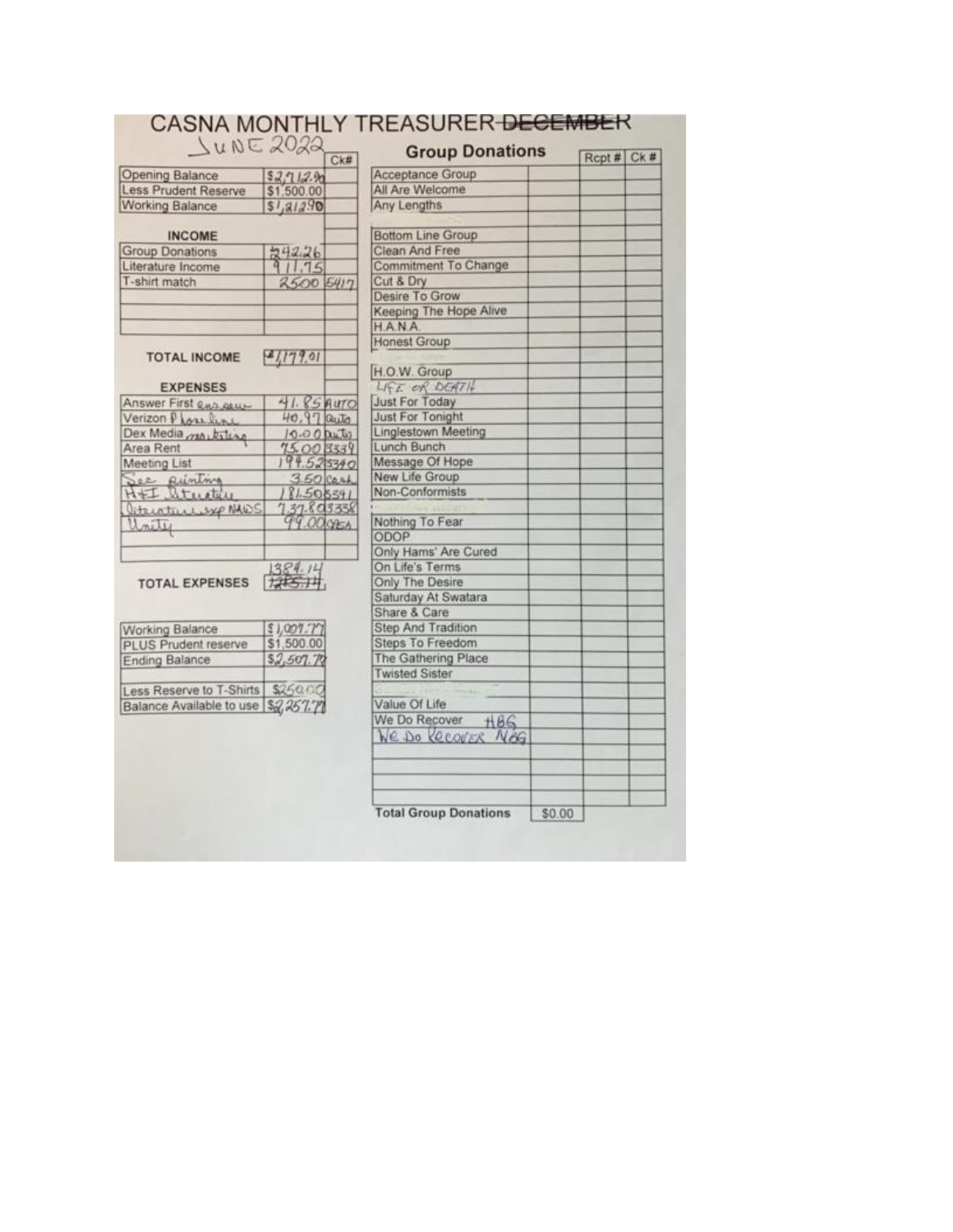

**Presents** 

## **LIVE** or **DIE SPEAKER JAM**

June 25, 2022 Date: 3:00 Р.М. - 8:00 Р.М. Time: 7 North 14th Street Place: Harrisburg, PA 17103



**FOOD FUN FELLOWSHIP** 

**Come Out and Support Your Area** 

**More Information Contact** Rich B - (717) 317-7589 Peggy - (717) 608-0722 Anthony - (717)551-9627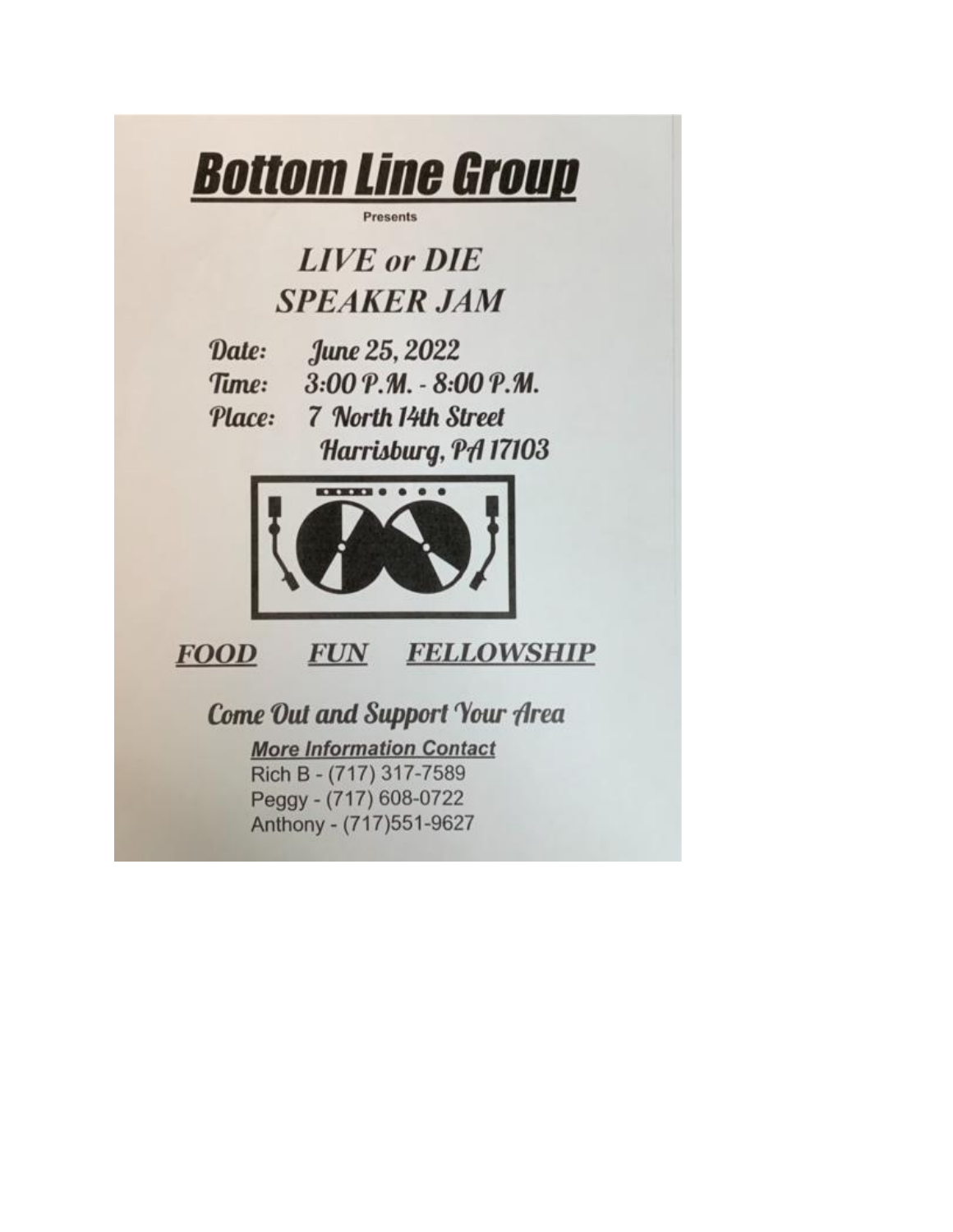# P.M.A.N.A. ANNUAL **PIG ROAST XXVIIII**



**BELTZVILLE STATE PARK, PAVILION 4 BELTZVILLE, PA SATURDAY AUGUST 20, 2022 11AM TO DUSK**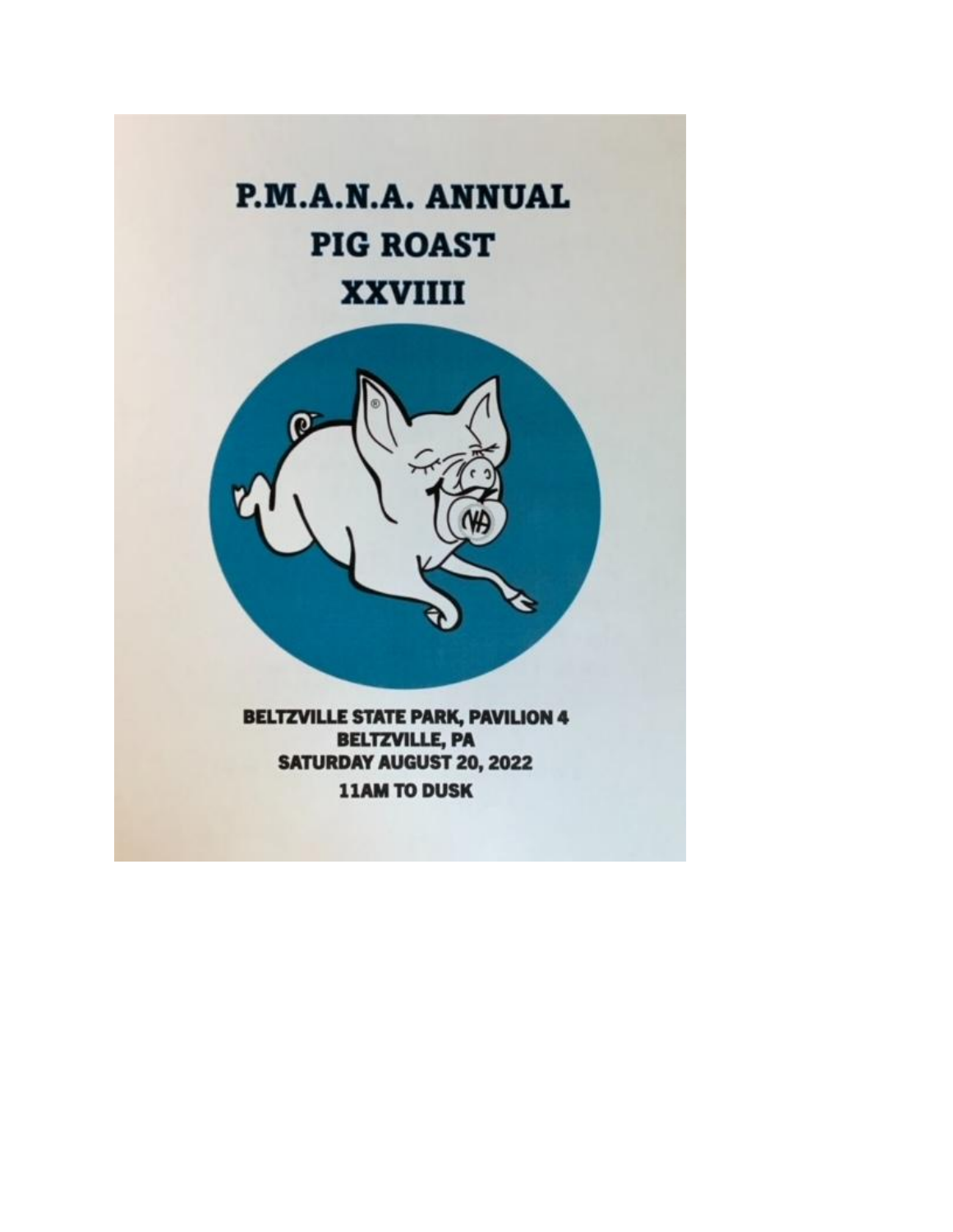### Saturday, August 20, 2022 from 11 am to dusk

### Cost

Adults-\$10

Children (7-17)-\$6

Children 6 & Under-FREE

### **NA Memorabilia Auction**

Speakers-Fellowship-Swimming-Lots of Food!

#### **Directions to:**

Beltzville State Park 2950 Pohopoco Drive,

Lehighton, PA 18235

Pavilion #4

**From NY:** 1-80 West thru Del. Water Gap, Exit 302 to 33 South... Exit Route 209 Lehighton. Take Route 209 South  $(About 20 + Miles)$ . Follow sign to park on the right

From Philly: (South) - PA Turnpike NE Extension to Exit 74 Route 209<br>North, Follow signs to park on Left

From Wilkes-Barre: (North) - PA Turnpike South to Exit 74, Route<br>209 North. Follow signs to park on left

From Harrisburg: I-78 East to PA Turnpike NE Extension to Exit 74,<br>Route 209 North. Follow signs to park on left

From West: I-80 to PA Turnpike South to Exit 74, Route 209 North.<br>Follow signs to park on left

### EVENT CONTACT: Chelsey S (570)534-7326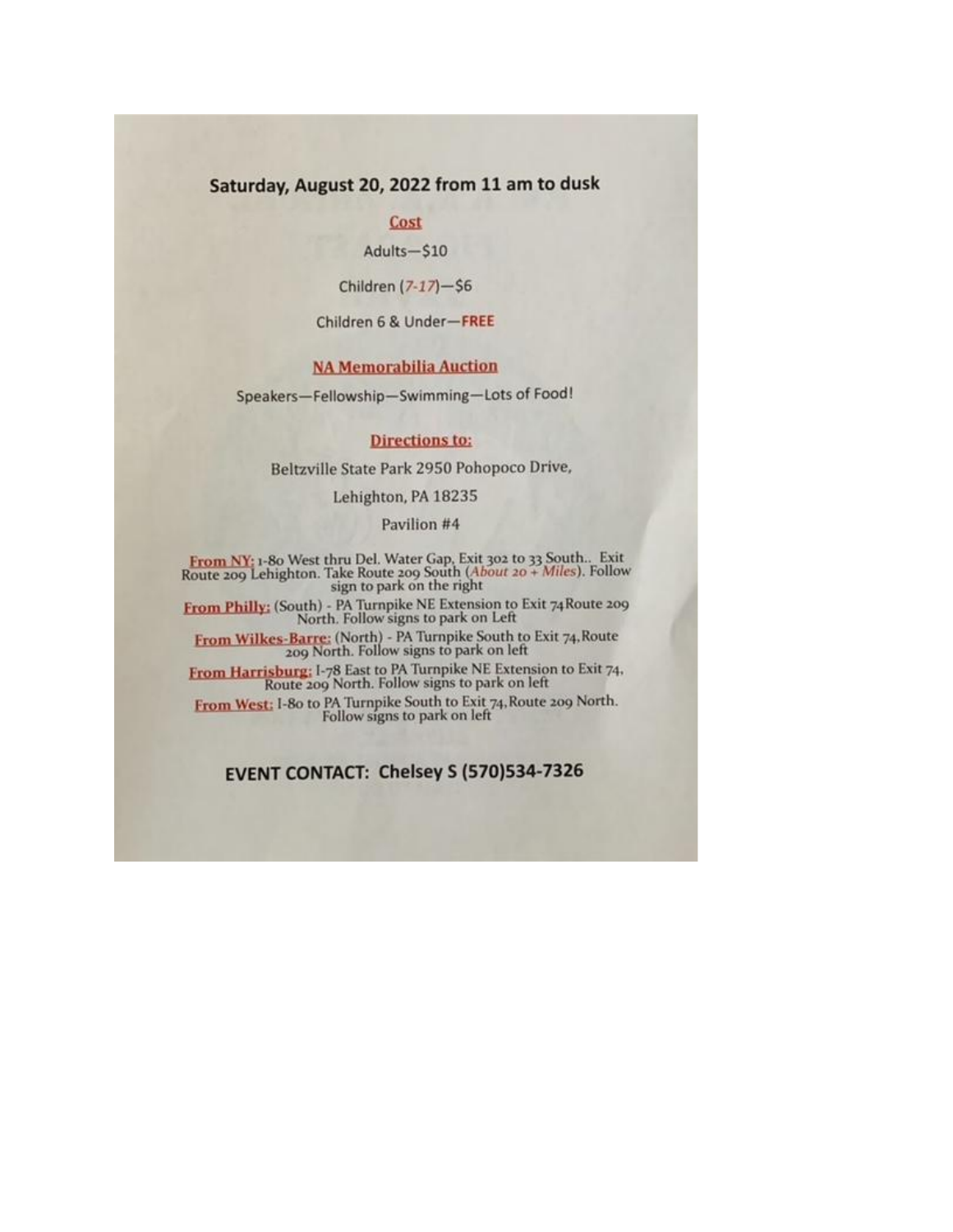#### MID ATLANTIC REGIONAL SERVICE COMMITTEE OF NA

**SUBCOMMITTEE REPORT** 

DATE: May 14, 2022

SUBCOMMITTEE: MARLCNA

REPORT:

The MARLCNA Organizational meeting was held Sunday, April 24, 20222, 2:00pm at our event hotel, the Host-Wyndham, 2300 Lincoln Hwy-East, Lancaster, PA.

The meeting was held to fill vacant positions.

The following positions are vacant:

Vice Chair-Executive Committee, Vice Treasurer, Secretary, Vice Secretary, Bookkeeper, Hotels & Hospitality Vice Chair, Convenference Information Vice Chair, Arts & Graphics Vice Chair, Programs Vice Chair, and the Serenity Keepers Vice Chair.

Our next scheduled meeting will be held Sunday May 15, 2022.

The Reconciliation Meeting for our 2022 event will be held Sunday, June 5, 2022. Beginning at 10:30am (Host-Wyndham).

Everyone in attendance today is encouraged to share this information with their Areas. We look forward to a commitment from our members.

TRUSTED SERVANT: Wendy B.

POSITION: MARLCNA Chairperson